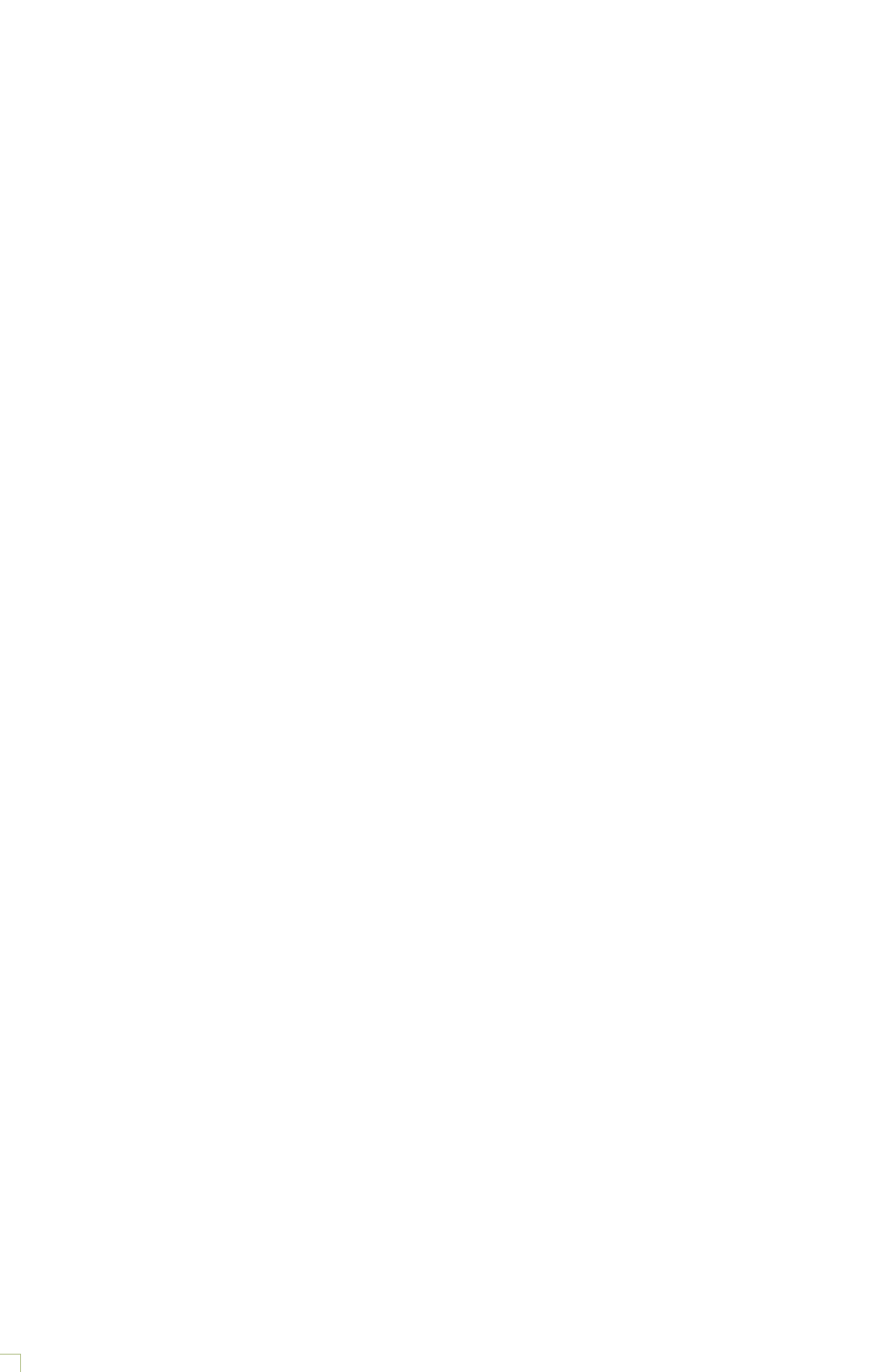# Banking tailored to you

At Kindred, we provide cooperative banking that connects values and faith with finances, inspiring peaceful, just, and prosperous communities. We understand that your business banking preferences are as unique as you are. Our friendly staff pride themselves on knowing you and understanding your needs so that you receive the best service possible!

# Ways to bank

#### In-branch

If you prefer face-to-face interactions when you bank, we encourage you to use our in-branch services. Don't like reading your account transactions on a smartphone? Or maybe you choose not to own a computer? We will mail your account statements to your home at no charge!

## ATM

Kindred has conveniently located ATMs at each of our branches. Your *MEMBER CARD®* debit card gives you access to your accounts at ATMs across Canada and around the world!

#### Drop Box

All of our branches have a Drop Box, much like a library book deposit. The Drop Box is available 24/7 and you can use it to deposit cash and cheques, as well as transfer slips, signed documents, and information for our Investment or Lending staff members. Simply place your deposit in an envelope and include a note with your name, member number, and the account you'd like your funds deposited into; ensure the envelope is sealed; and drop it in the depository.

## Mobile

Mobile App – The Kindred Mobile App is available on iPhone and Android™ devices. With a host of convenient features, including Deposit Anywhere™ which allows you to deposit your cheques with a snap, Mobile App is a fast and secure way to handle everyday banking wherever and whenever it suits you.

Mobile Web - An optimized version of Kindredcu.com for any type of smartphone, allowing you to bank on the go! *MemberDirect*® Mobile Web delivers the same high level of security and functionality and you can easily access account activity and perform transactions without the need to pinch, scroll, or zoom.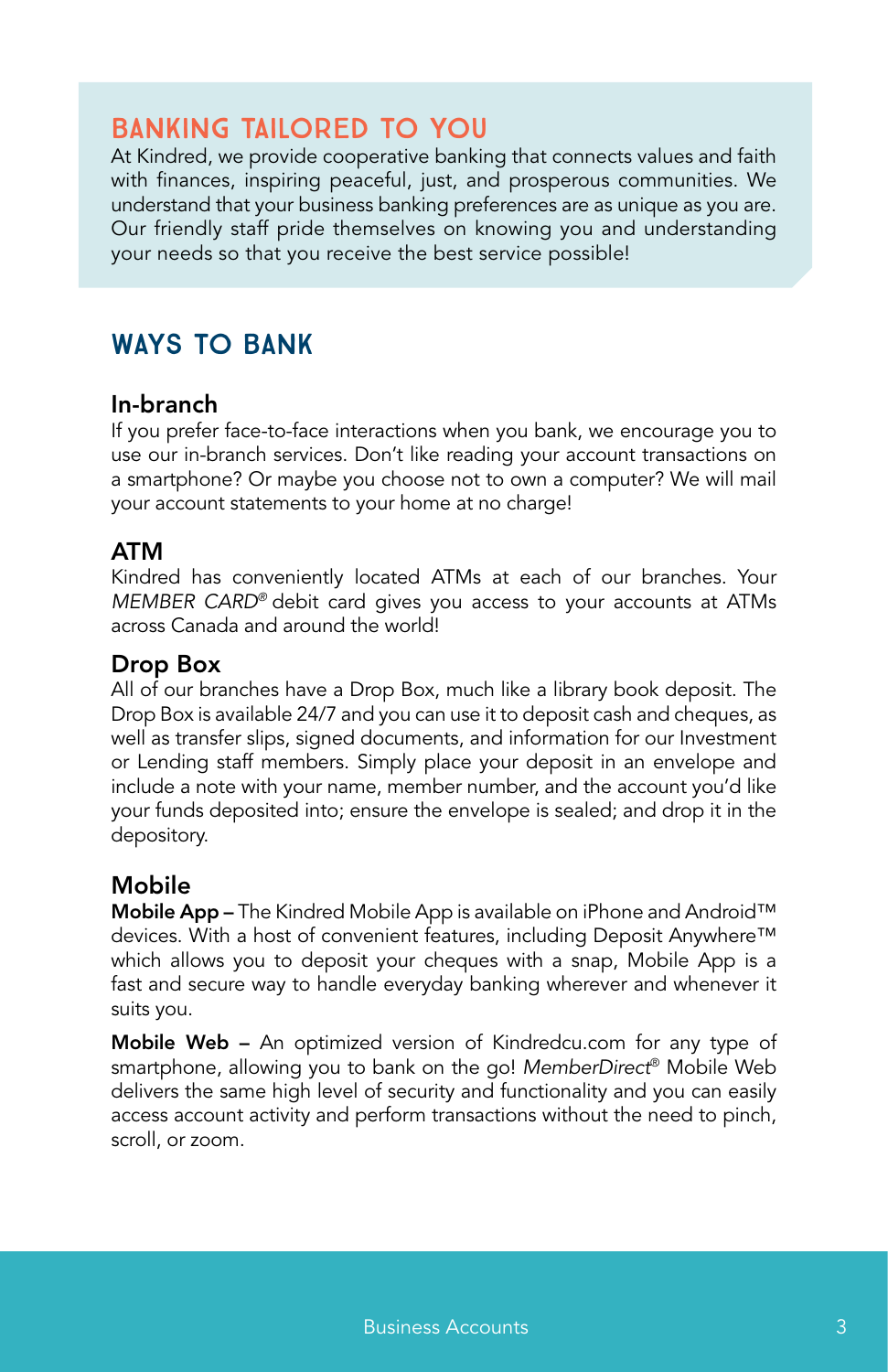# **Online**

Designed to meet the financial needs of small businesses, organizations, and agriculture operations, *MemberDirect* Small Business Online Banking is a smart, simple, and seamless platform that allows you to access your account when you are on the move or at your desk.

## Phone

Bank at your convenience using a touch-tone phone with *MemberDirect* Phone Banking available 24 hours a day, 7 days a week. Simply phone 1.844.320.5380.

## Extended Area Services

Because we're committed to our rural communities, we have four drop boxes where rural members can make non-cash deposits. We also offer toll-free phone numbers and provide postage-paid envelopes to our distance members.

## Personal Access Code for Banking

Mobile, Online, and Phone Banking require a Personal Access Code (PAC). If you don't know your PAC, or have forgotten, please call or visit your local branch.

## How is Kindred different?

Our values of compassion, integrity, and stewardship are at the core of what we do at Kindred. Please visit kindredcu.com or speak with your local branch staff for details about our many values-based products!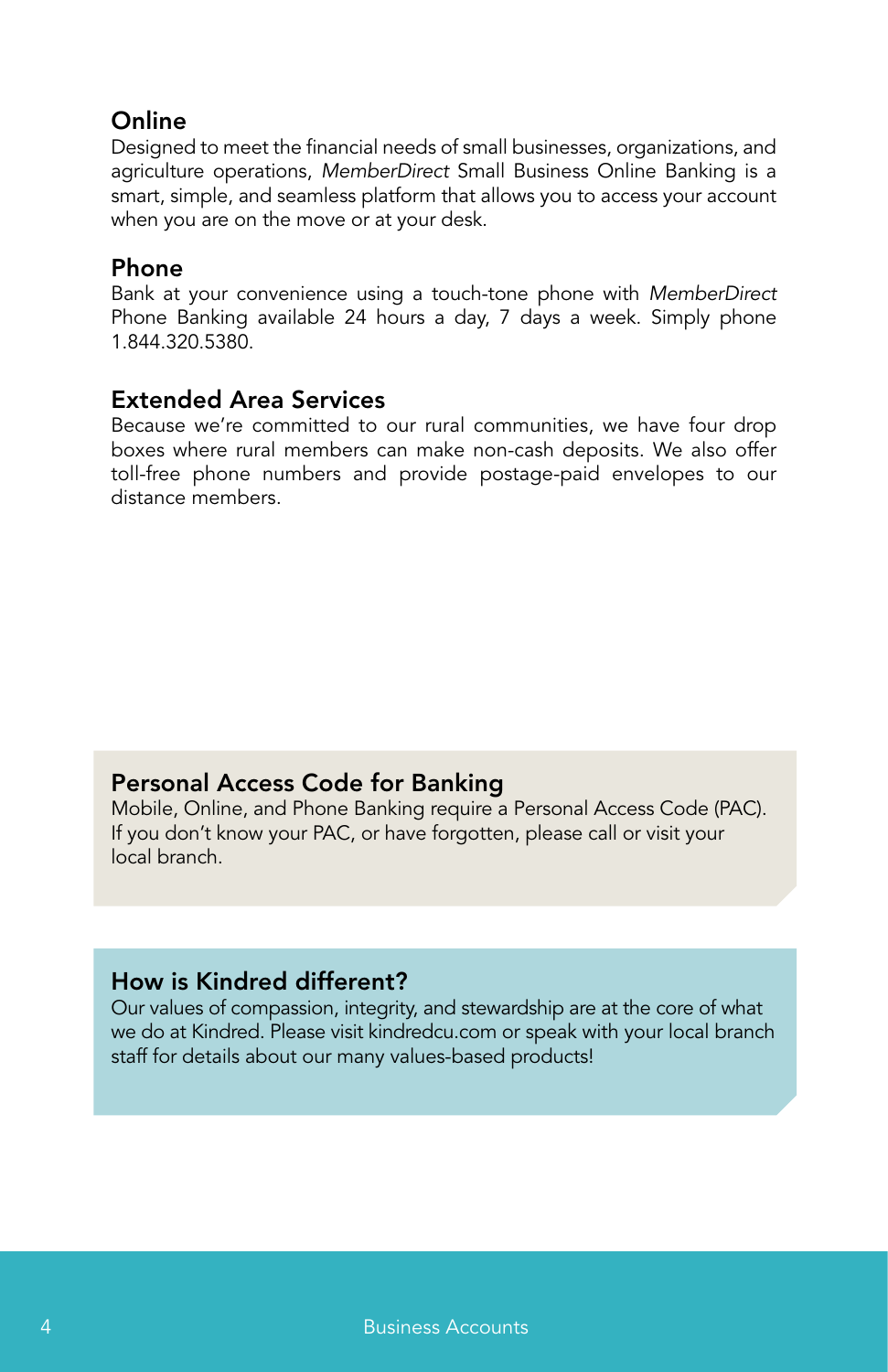# Chequing Account

This pay-as-you-go account lets you pay for services as you use them (see the Service Fees section, starting on page 7).

# Savings Accounts

Interest on all savings accounts is calculated daily and paid monthly.

# *CUBILL®* Savings

This tiered savings account earns interest based on your minimum daily balance. On balances between \$10,000 and \$49,999 interest is earned at the tiered rate on the entire amount. Balances of \$50,000 and over earn a premium rate on the amount within the tier.

# High Interest Savings Account

This account lets you have access to your money when you need it. Get ONE free debit (withdrawal, transfer, bill payment, or electronic debit) per month; additional debits are \$5.00. No minimum deposit required.

# Plan 24 Savings

This interest-bearing savings account pays interest based on your minimum daily balance. You can make periodic withdrawals without losing interest income.

# USD Account

This account offers tiered daily interest savings in US Dollars (USD). There is an option to write cheques in USD; a US\$1.50 fee applies for each US cheque cleared, with a minimum monthly fee of US\$5.00.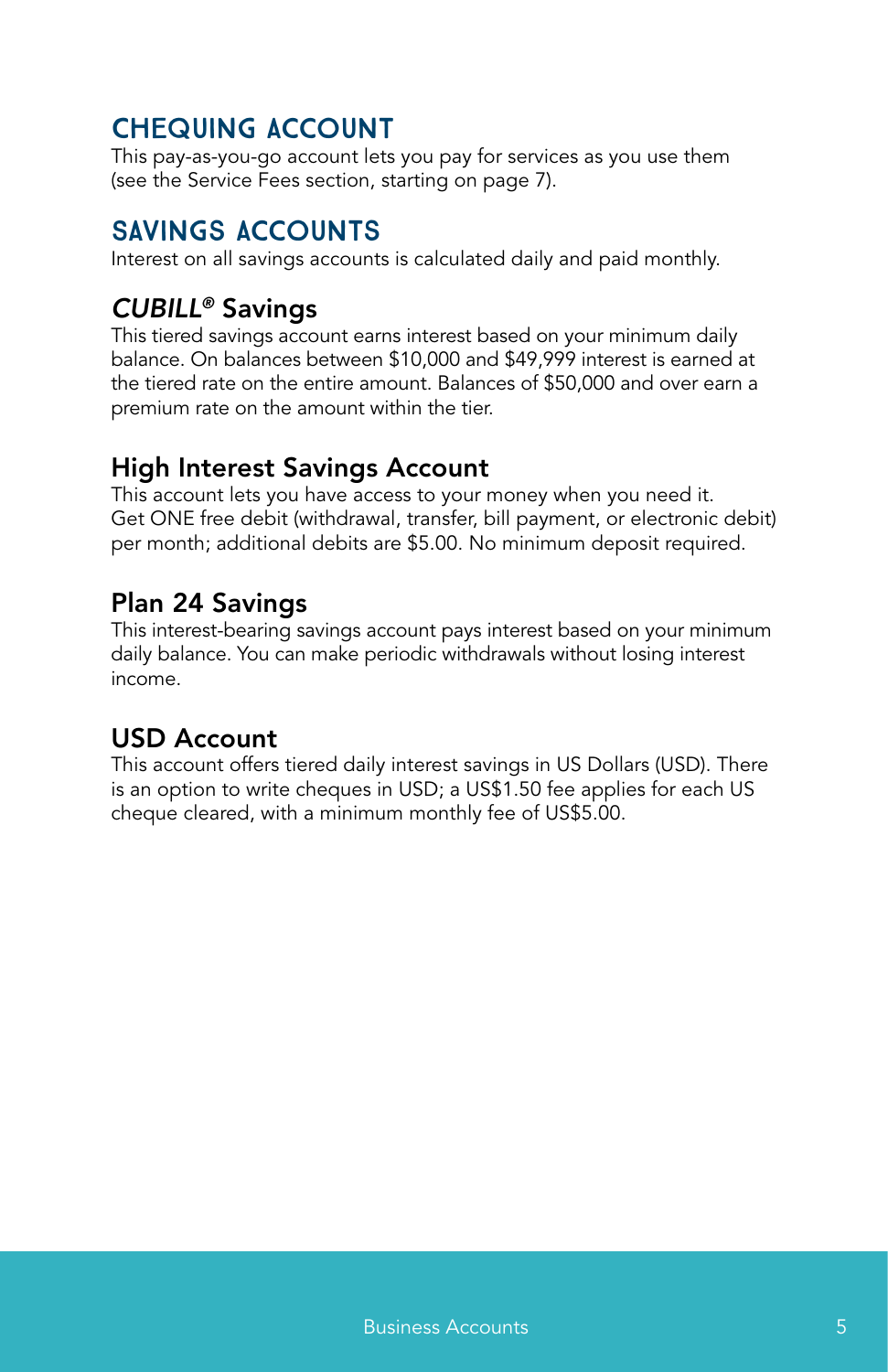# Additional daily banking products

## Mastercard® Credit Cards

From Tap & Go®, AutoPay, and Zero Liability fraud and purchase protection, to rewards and cash-back, Kindred's suite of Business and Personal Mastercard credit cards work as hard as you do.

## Did you know?

For every dollar you spend on your Mastercard, we contribute to the Kindred Charitable Fund. It's just another way we're #BankingWithPurpose!

For more information on Kindred's suite of Mastercard credit cards, visit kindredcu.com/Mastercard.

# Guidelines for Setting Service Fees

#### Kindred's Board of Directors has established the following four guidelines for setting service fees:

- 1. Members using the same service are to receive fair and equitable treatment.
- 2. Members in extraordinary circumstances may receive extraordinary consideration.
- 3. It is important that members perceive service fees as fair and competitive, and that value is received for the service rendered, including paying their fair share of costs for the services used.
- 4. Charges and fees may be set to stimulate the usage of certain services or to deter undesirable practices, such as the writing of NSF cheques.

*NOTE: This service fee schedule includes the most common fees; other service fees may apply. Call or visit your local branch if you have any questions.* 

*All fees are charged in the currency of the account.*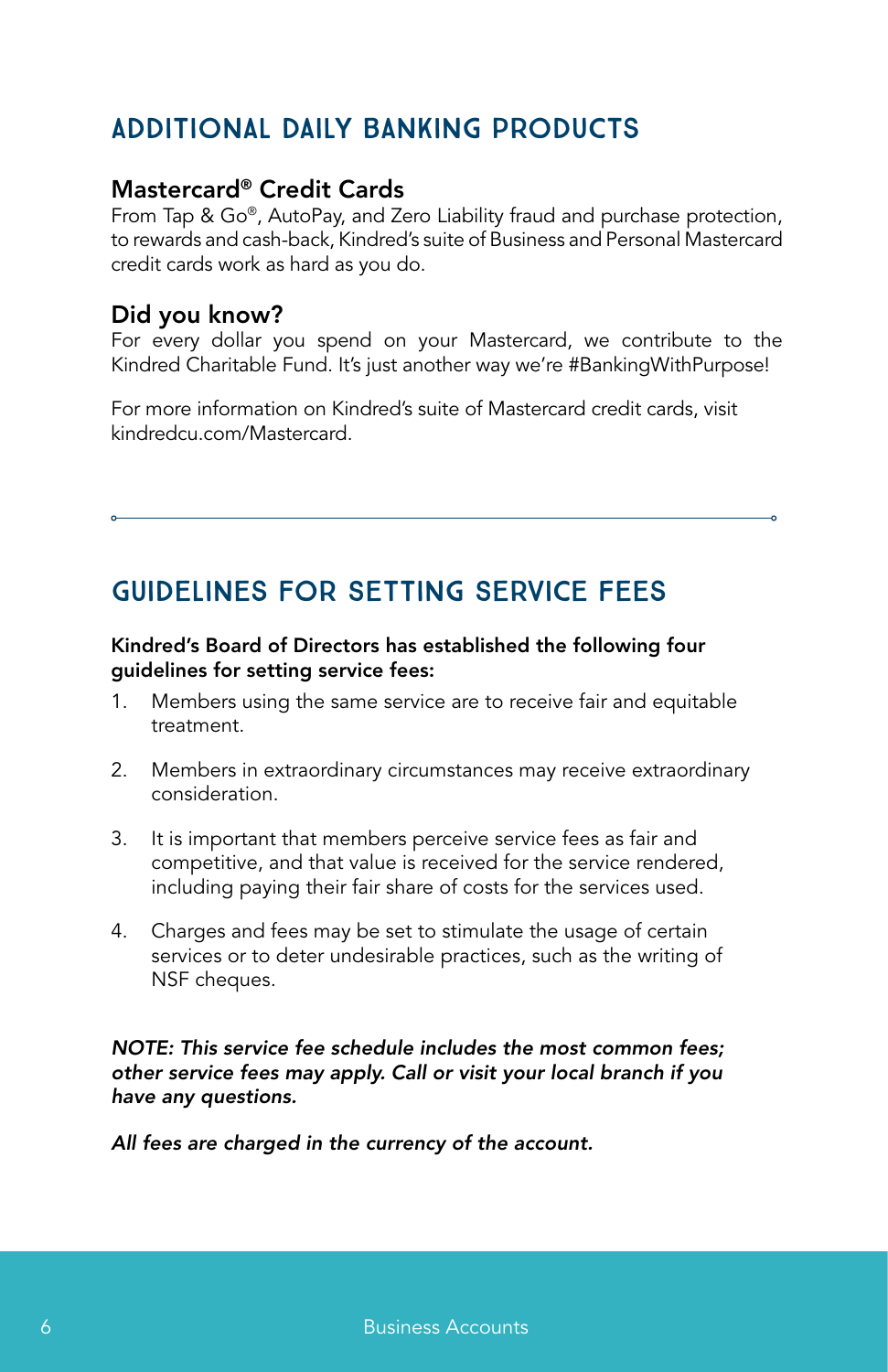#### Account and Funds Confirmation

| Account research. The count of the search and the count of the search of the search of the search of the search of the search of the search of the search of the search of the search of the search of the search of the searc |  |
|--------------------------------------------------------------------------------------------------------------------------------------------------------------------------------------------------------------------------------|--|
| <b>Auditor's Confirmation (requested by member or accountant)</b> \$30.00 <sup>2</sup>                                                                                                                                         |  |
| <b>Credit Inquiry (requested by member)</b> Credit Inquiry (requested by member)                                                                                                                                               |  |
| <b>Verification of Account Balances (written)</b> Material Material Material Material States And Material Material Ma                                                                                                          |  |
| Verification of Funds Available (auction day verification) 525.00 - \$75.00 <sup>2</sup>                                                                                                                                       |  |

#### Automated Funds Transfer (AFT)

| Automatic release entrance in the contract of the state of the S45.00/month <sup>2</sup>       |  |
|------------------------------------------------------------------------------------------------|--|
| Direct deposit or PAD transaction (per transaction over 200). <b>\$0.10</b> <sup>2</sup>       |  |
|                                                                                                |  |
| Manual release/upload of AFT file <b>contract to the contract of the S25.00</b> <sup>2,9</sup> |  |
|                                                                                                |  |
|                                                                                                |  |
| 2-Step Security: Hard Token (New and replacements) \$10.00 plus shipping fees                  |  |
| 2-Step Security: Soft Token was a substitution of the state of the No charge                   |  |

#### Automated Teller Machine (ATM) Deposits, Transfers, and Inquiries

| Kindred, ACCULINK®/THE EXCHANGE® ATMs No charge |  |  |
|-------------------------------------------------|--|--|
|-------------------------------------------------|--|--|

#### ATM Withdrawals<sup>1</sup>

| Kindred ATMs <b>Experiment Control Control Control Control Control Control Control Control Control Control Control Control Control Control Control Control Control Control Control Control Control Control Control Control Contr</b> |  |  |  |  |  |  |
|--------------------------------------------------------------------------------------------------------------------------------------------------------------------------------------------------------------------------------------|--|--|--|--|--|--|
| <b>ACCULINK/THE EXCHANGE ATMs</b>                                                                                                                                                                                                    |  |  |  |  |  |  |
| $Interac^{\circ}$ network ATMs $\ldots$ $\ldots$ $\ldots$ $\ldots$ $\ldots$ $\ldots$ $\ldots$ $\ldots$ $\ldots$ 51.00                                                                                                                |  |  |  |  |  |  |
| US and International (Plus and THE EXCHANGE ATMs) And All Almany Assets and THE EXCHANGE ATMs                                                                                                                                        |  |  |  |  |  |  |

#### Bill Payments<sup>1</sup>

| <b>In branch Example 2014 Contract Contract Contract Contract Contract Contract Contract Contract Contract Contract Contract Contract Contract Contract Contract Contract Contract Contract Contract Contract Contract Contr</b> |  |  |  |  |  |  |  |  |
|----------------------------------------------------------------------------------------------------------------------------------------------------------------------------------------------------------------------------------|--|--|--|--|--|--|--|--|
| <b>Kindred ATM SO.80 CONSTRUCTER ATM SO.80</b>                                                                                                                                                                                   |  |  |  |  |  |  |  |  |
| MemberDirect® Online and Phone banking \$0.80                                                                                                                                                                                    |  |  |  |  |  |  |  |  |
| Payment trace the contract of the contract of the contract of the contract of the contract of the contract of<br>\$20.00                                                                                                         |  |  |  |  |  |  |  |  |

#### Cards

| Member Card replacement to a construction of the construction of the construction                           | \$10.00   |
|-------------------------------------------------------------------------------------------------------------|-----------|
| Member Card PIN change at Kindred ATM And a series and series and the Member Card PIN change at Kindred ATM | No charge |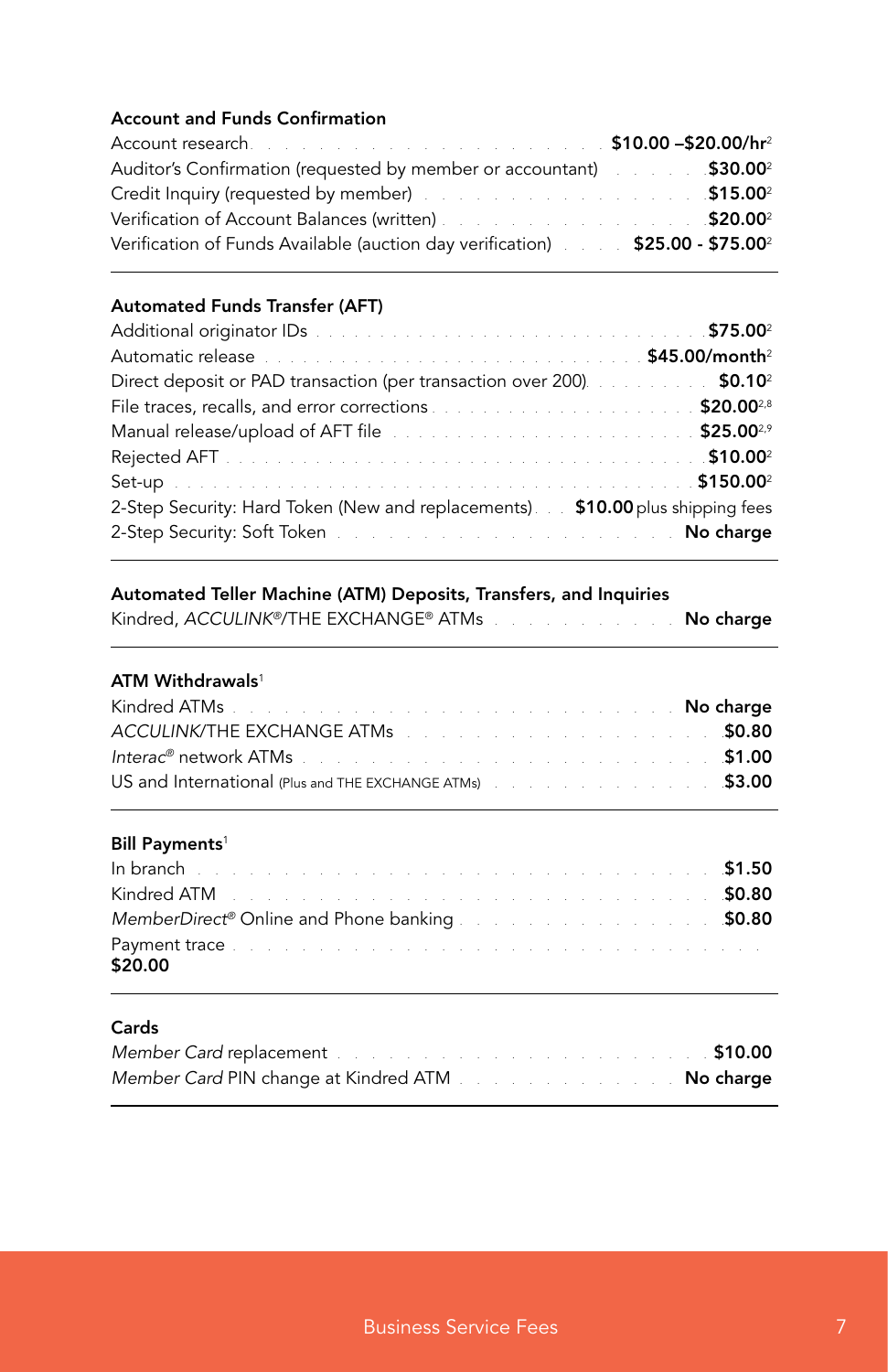## **Cheques** Canadian cheque payable in USD<sup>3</sup> and a substitution of the state of the **\$10.00** Certified cheque Member. . . . . . . . . . . . . . . . . . . . . . . . . . . . . . . \$7.50 Non-member . . . . . . . . . . . . . . . . . . . . . . . . . . .\$25.00 Chargebacks (cheques returned to member) . . . . . . . . . . . . . . . . . \$5.00 Cheque clearing (includes pre-authorized cheques) Business. . . . . . . . . . . . . . . . . . . . . . . . . . . . . . . \$0.85 USD account. . . . . . . . . . . . . . . . . . . . . . . . . . . . . \$1.50 Cheque images returned with statement **Source Access 2000 and Source \$0.50/chq** Cheque order Counter cheques4 . . . . . . . . . . . . . . . . . . . . . . \$1.00 each<sup>2</sup> Personalized. . . . . . . . . . . . . . . . . . . . . . . . . . Cost varies Copy of cheque deposited by member. . . . . . . . . . . . \$20.00/hr (min. \$10.00)<sup>2</sup> Copy of cheque written by member \$2.50/chq for first 15 chas; \$1.50/chq thereafter<sup>2</sup> Stop cheque  $In-branch$   $$12.50$ *MemberDirect* online. . . . . . . . . . . . . . . . . . . . . . . . . \$8.50 Unencoded cheque Member. . . . . . . . . . . . . . . . . . . . . . . . . . . . . . . \$5.00 Non-member . . . . . . . . . . . . . . . . . . . . . . . . . . .\$10.00 Collection Items Foreign currency items the state of the state of the state of the state of  $$50.002$ Letter handling fee **by the set of the set of the set of the set of the set of the set of the set of the set of t** Deposits, Withdrawals, and Transfers' – in branch No Charge No Charge Foreign Currency USD . . . . . . . . . . . . . . . . . . . . . .No Charge Other Foreign Currency . . . . . . . . . . . . . . . . . . . . . . . \$15.00 Drafts<sup>1,7</sup> Canadian **1990 - 1990 - 1990 - 1990 - 1990 - 1990** - 1990 - 1990 - 1990 - 1990 - 1990 - 1990 - 1990 - 1990 - 1990 - 1990 - 1990 - 1990 - 1990 - 1990 - 1990 - 1990 - 1990 - 1990 - 1990 - 1990 - 1990 - 1990 - 1990 - 1990 - 1 International. . . . . . . . . . . . . . . . . . . . . . . . . . . . . . \$7.50 US Dollars. . . . . . . . . . . . . . . . . . . . . . . . . . . . . . . \$7.50 Electronic Item Clearing<sup>1</sup> *Interac* Online Payment. . . . . . . . . . . . . . . . . . . . . . . . . \$0.80 **Interac Point-of-Sale purchase** *CONSIDER SOME CONSIDER A CONSIDERATE OF SOME* Pre-Authorized Debit (PAD) PAD transaction the contraction of the contraction of the contraction of the contraction of the S0.80 Reimbursement claim. . . . . . . . . . . . . . . . . . . . . . . . . \$7.00 Trace \$20.00

#### 8 **Business Service Fees**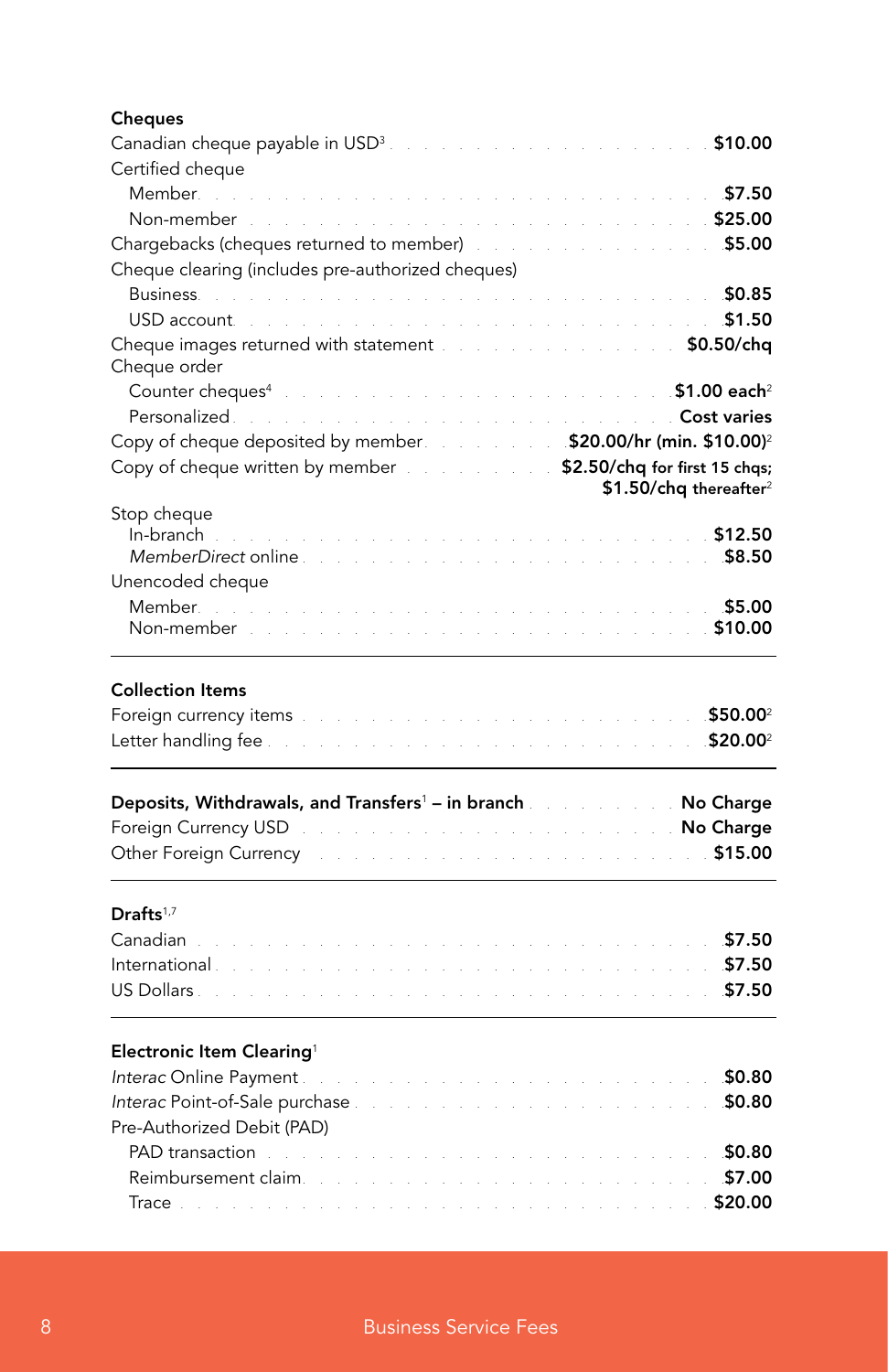| Electronic Item Clearing <sup>1</sup> continued                                                                                                                                                                                                                                       |              |
|---------------------------------------------------------------------------------------------------------------------------------------------------------------------------------------------------------------------------------------------------------------------------------------|--------------|
| Stop payments. The contract of the contract of the contract of the CS 512.50                                                                                                                                                                                                          |              |
| <b>Loans and Mortgages</b>                                                                                                                                                                                                                                                            |              |
| Agricultural/Commercial loan extension and a substitution of the state of \$125.00                                                                                                                                                                                                    |              |
| Business Line of Credit maintenance fee with a substitution of the Tiered                                                                                                                                                                                                             |              |
| Commercial/Agricultural loan re-write the substitution of the state of the state                                                                                                                                                                                                      | \$250.00     |
| Construction mortgage administration/handling fee (per draw) [14] 125.00                                                                                                                                                                                                              |              |
|                                                                                                                                                                                                                                                                                       |              |
| Late loan payment (per transfer) and a subsequence of the set of the set of the S10.00                                                                                                                                                                                                |              |
| Letter of Credit <b>contains a greater of \$200.00 or 1/8 of 1% of authorized amount</b>                                                                                                                                                                                              |              |
| Missing Reports fee <b>Contract Contract Contract Contract Contract Contract Contract Contract Contract Contract Contract Contract Contract Contract Contract Contract Contract Contract Contract Contract Contract Contract Con</b>                                                  |              |
| Mortgage payout processing fee. The contract of the contract of the contract of                                                                                                                                                                                                       | \$200.00     |
| Mortgage renewal the contract of the contract of the contract of the state of the \$50.00                                                                                                                                                                                             |              |
| Mortgage renewal late charge the state of the state of the state of the state state of the state of the state o                                                                                                                                                                       |              |
| Multiple loan advances (first three advances are free) <sup>5</sup> All Allen 2018 550.00<br><b>PPSA</b>                                                                                                                                                                              |              |
| $$75.00 - $150.00$<br>Registration <sup>3</sup>                                                                                                                                                                                                                                       |              |
| Amendments                                                                                                                                                                                                                                                                            |              |
| <b>Partial discharge the contract of the contract of the state of the state of the S20.00</b>                                                                                                                                                                                         |              |
| Search (requested by the member). The season and search (requested by the member). The season are search and season $$25.00^2$                                                                                                                                                        |              |
| Property search prior to re-advancement of collateral mortgage. <b>1998.</b> S44.00                                                                                                                                                                                                   |              |
| Registration of mortgage discharge fee (per charge) Marines Allen 175.00                                                                                                                                                                                                              |              |
| Membership<br>Inactive notice / Dormant membership and a substitution of the state Cost varies<br>Membership closure the substitution of the state of the state of the state of the \$25.00<br>Relocate to another Kindred branch and a substitution of the state of <b>No charge</b> |              |
| <b>Other Services</b><br>Farm record book [11]<br>a sa sa<br>$\mathcal{L}_{\mathcal{L}}$<br>Postdated Items<br>a de la característica de la característica de la característica de la provincia de la provincia de la provincia                                                       |              |
| <b>Overdraft Protection</b>                                                                                                                                                                                                                                                           |              |
| Coverdraft Transfer (per day when utilized) and a summary state of the state state state state state                                                                                                                                                                                  |              |
| Item returns                                                                                                                                                                                                                                                                          |              |
| NSF item and a series and                                                                                                                                                                                                                                                             | 55.00 \$5.00 |
| NSF item (item returned)                                                                                                                                                                                                                                                              |              |
| For other reasons <sup>3</sup> .                                                                                                                                                                                                                                                      |              |
| Transfer – manual and the contract of the contract of the contract of $\sim 10.00$                                                                                                                                                                                                    |              |
| Unauthorized penalty and the same state of the state of the 24% interest                                                                                                                                                                                                              |              |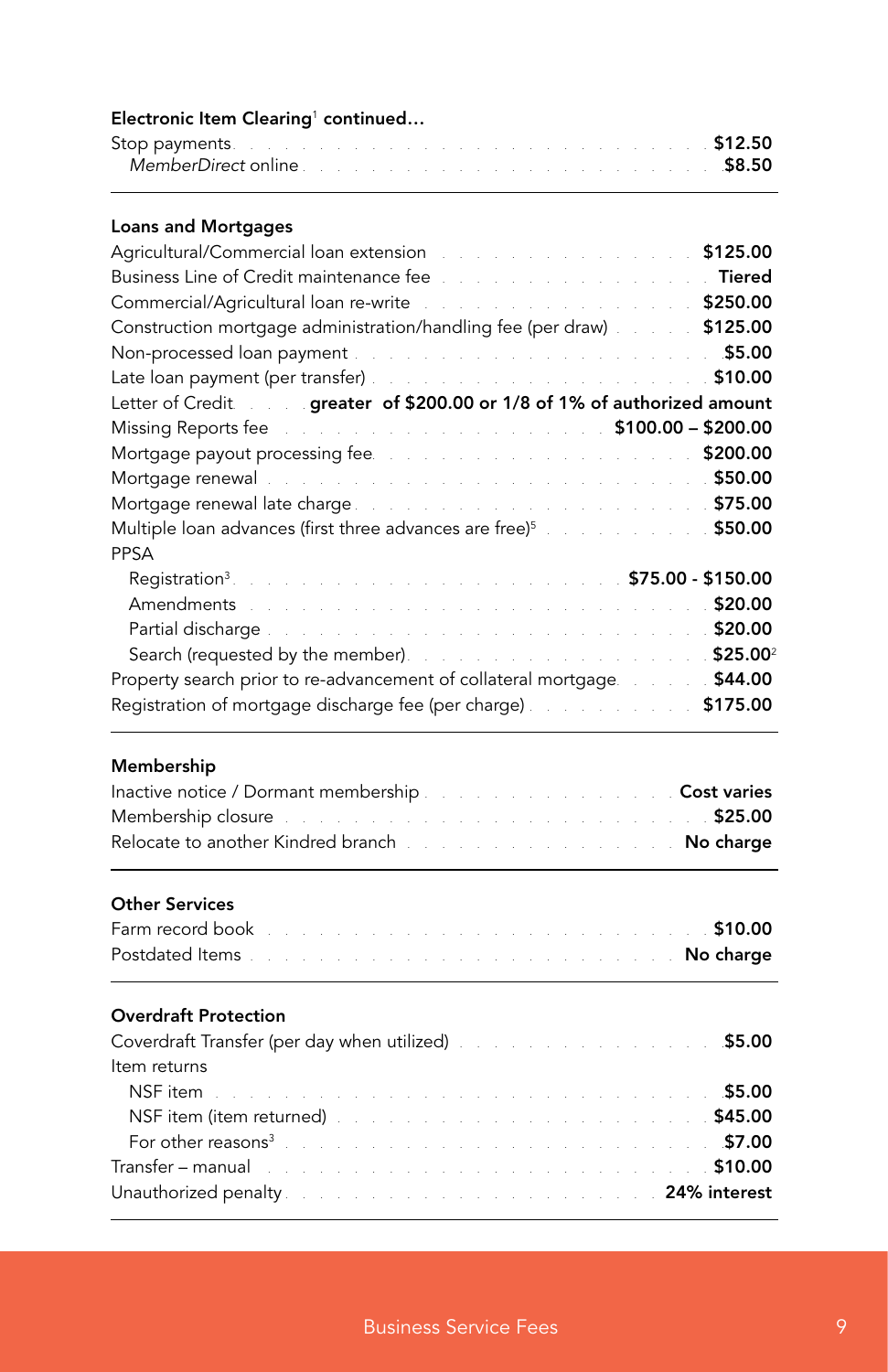### Safety Deposit Boxes (measured in inches)

| $1.5 \times 5$ \$40.00 <sup>2</sup>                                                                     |  |  |  |  |  |  |  |  |  |  |  |  |
|---------------------------------------------------------------------------------------------------------|--|--|--|--|--|--|--|--|--|--|--|--|
| 2.5 x 5 <b>bit deviated by the contract of the contract of the contract of the \$50.00</b> <sup>2</sup> |  |  |  |  |  |  |  |  |  |  |  |  |
| $3.25 \times 5$ \$60.00 <sup>2</sup>                                                                    |  |  |  |  |  |  |  |  |  |  |  |  |
|                                                                                                         |  |  |  |  |  |  |  |  |  |  |  |  |
| $5 \times 5$ \$70.00 <sup>2</sup>                                                                       |  |  |  |  |  |  |  |  |  |  |  |  |
|                                                                                                         |  |  |  |  |  |  |  |  |  |  |  |  |
| Box maintenance                                                                                         |  |  |  |  |  |  |  |  |  |  |  |  |
| <b>Drilling fee</b> the contract of the contract of the contract of the <b>\$200.00</b>                 |  |  |  |  |  |  |  |  |  |  |  |  |
| Replacement key. The contract of the contract of the contract of the S25.00                             |  |  |  |  |  |  |  |  |  |  |  |  |

#### **Statements**

| Current transaction print-out the contract of the contract of the contract of the S2.00                       |  |  |  |  |  |  |  |
|---------------------------------------------------------------------------------------------------------------|--|--|--|--|--|--|--|
| MemberDirect e-Statement <b>No manual Community No charge</b>                                                 |  |  |  |  |  |  |  |
| Mini-statement at Kindred ATM No charge No charge                                                             |  |  |  |  |  |  |  |
| Monthly or quarterly the contract of the contract of the contract of the Monthly or quarterly the contract of |  |  |  |  |  |  |  |
| Replacement copy (printed in branch) 55.00 \$55.00                                                            |  |  |  |  |  |  |  |
| Replacement copy (special order) and a substitution of the state of the state state 520.00                    |  |  |  |  |  |  |  |

#### Transfer Funds<sup>1</sup>

|                               | Account transfer to other financial institution <b>EXALL SHOTE</b> 530.00             |  |
|-------------------------------|---------------------------------------------------------------------------------------|--|
| Between accounts <sup>6</sup> |                                                                                       |  |
|                               | In branch or by telephone the state of the state of the state of the <b>No charge</b> |  |
|                               | MemberDirect online and phone banking the substitution of the <b>No charge</b>        |  |
|                               | Interac eTransfer – receive funds and the contract of the <b>No charge</b>            |  |
|                               | - send or request funds and service and service services of \$0.80                    |  |

#### Wire Funds

| <b>Amendments and traces Amendments and traces Amendments \$30.00</b>                                                      |  |
|----------------------------------------------------------------------------------------------------------------------------|--|
| Incomina <sup>3</sup>                                                                                                      |  |
| Canadian/foreign funds <b>EXALLE 18 CONTENT SALLE SALLE SALLE SET</b> STATE STATES <b>\$3.50</b> + Central 1 cost (varies) |  |
| US ${\sf funds}^{10}$ and ${\sf s.00}$ + Central 1 cost (varies)                                                           |  |
| Outgoing <sup>3</sup>                                                                                                      |  |
|                                                                                                                            |  |
| $US \, \text{funds}^{\text{10}}$ $\blacksquare$                                                                            |  |
|                                                                                                                            |  |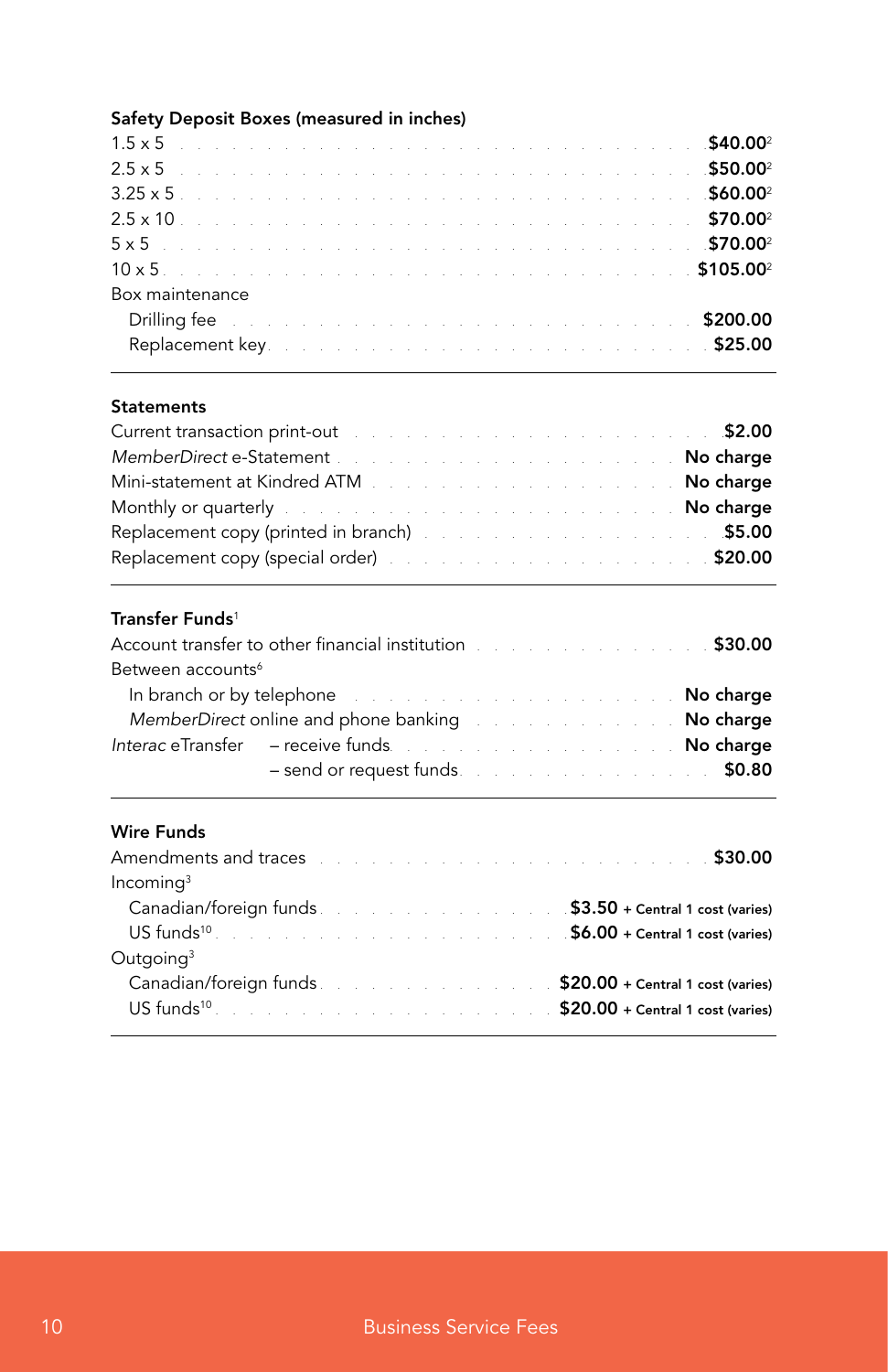#### We also offer the following for your convenience:

Account Inquiries Assistance with moving your accounts to Kindred Bill Payment Remittance Processing Canada Savings Bonds and Ontario Savings Bonds redemptions Direct deposit payroll Extended Area Services Business Reply Mail envelopes Drop boxes Toll-free telephone numbers Federal Government payments Citizenship and immigration payments CRA payments (tax remittances) Customs remittances Direct deposit Business Payment Solutions Mastercard cash advances and payments Mastercard credit cards Night deposits Travel insurance

<sup>1</sup> For High Interest Savings Account, charges may apply.

- <sup>2</sup> Subject to HST.
- <sup>3</sup> Fees include direct charges from external service providers such as Central 1, CGI, and Collabria. These charges are beyond Kindred's control and may change without notice.
- 4 To supply minimum of four when a member has not reordered a new supply.
- 5 Excludes construction financing advances.
- $^{\circ}$  Phone transfers must be a minimum of \$100.00 or the balance of the account.
- 7 Fees charged in the currency of the account.
- 8 If more than 10, add \$1.00 per transaction.
- 9 If multiple files are batched, fees will apply to each file.
- <sup>10</sup> Fees for wires sent and received in USD funds are charged in USD.
- ® Kindred Credit Union Limited is an authorized user of the marks.
- ™ All trade-marks are the property of their respective owners.